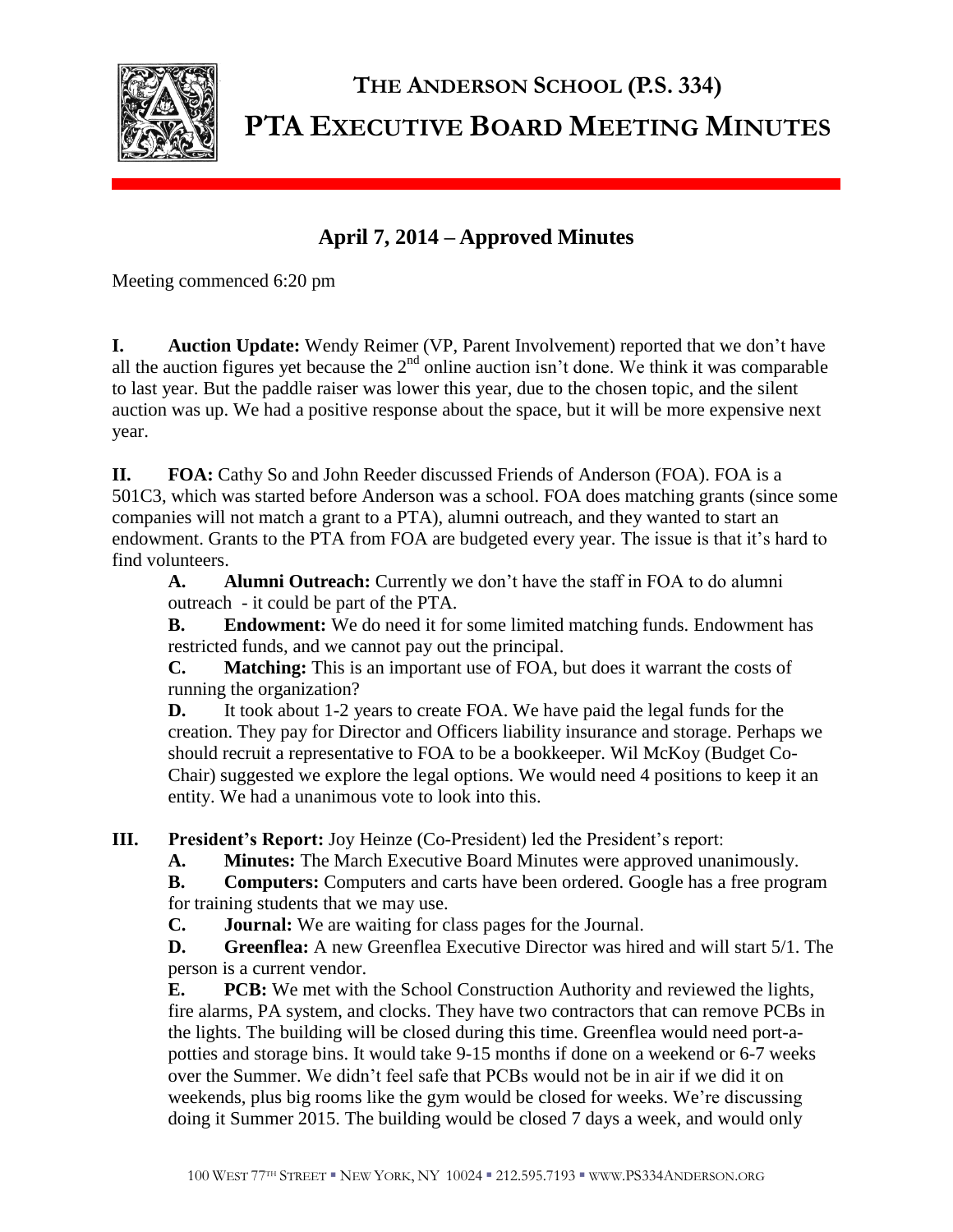open to teachers and Administration for only 1 week to prepare for school opening in the Fall.

**F. Music Program:** The music program is requesting a budget for risers in the auditorium and musical instruments. Administration is looking at this.

**G. Grade Reps:** If a teacher is running low on supplies for classes (e.g., tissues, wipes, pencils, pens and other disposables), your class funds should pay for this. Contact the Treasurers to check what has been charged to your class funds. (Funds that would be paid by the PTA, and not class funds, include costs for Science Olympiad or a projector.)

**H. Teacher Gifts:** The PTA provides gift cards all staff. There is no need to collect for additional money for a class gift.

**I. Nominating Committee:** Those planning not to run on the PTA can be on the Nominating Committee. The slate will be presented at May PTA meeting and voted on at the June meeting.

## **IV. Fundraising:**

**A. Movie Night:** We will not be having a movie night. Pamela French (8<sup>th</sup> Grade) Rep.) is working on showing the movie *Trash* to middle school grades as a community event.

**B. Direct Appeal:** Amy Davidson (VP, Fundraising) announced that there will be a May Direct Appeal matching campaign, since there are some cuts and uncertainties in the school costs. The raffle will include a 2-night stay at a luxury hotel raffle and gift certificates to restaurants.

**V. SLT:** Mindy Wigutow (PTA Rep. to the SLT) said the following was discussed at SLT:

**A. Allergies:** 10 kids sit at the limited risk table, but many times more than that have epi-pens. We need education so that kids are safe on trips. We want to add it to the health and bullying curriculum.

**B. Reso A**: We have received a grant for security cameras.

**C. Test Prep:** There was limited test prep this year, but still some stress.

**D. Parent-Teacher Conferences:** There was some discussion about how short the parent-teacher conferences are, and some parents were disappointed with which teachers they were assigned.

**VI. Grade Reps:** The current Kindergarten Grade Reps. are responsible for the incoming K Orientation/picnic in May.

**A.** The incoming parent cocktail party is hosted by Amy Davidson and could use volunteers.

**VII. Treasurer Report:** The Audit Committee interviewed all 3 accounting firms, and recommended the one with the best price. There was a unanimous vote to go with that firm.

**VIII. Budget Update:** Wil McKoy gave the budget report:

**A. Process:** The Budget Committee will present next year's budget to the Executive Board next month, and we will vote on it in June.

**B. Revenues:** They also will submit the revenues, but we may not have the final auction and direct appeal numbers. Revenues are expected lower this year vs. last year.